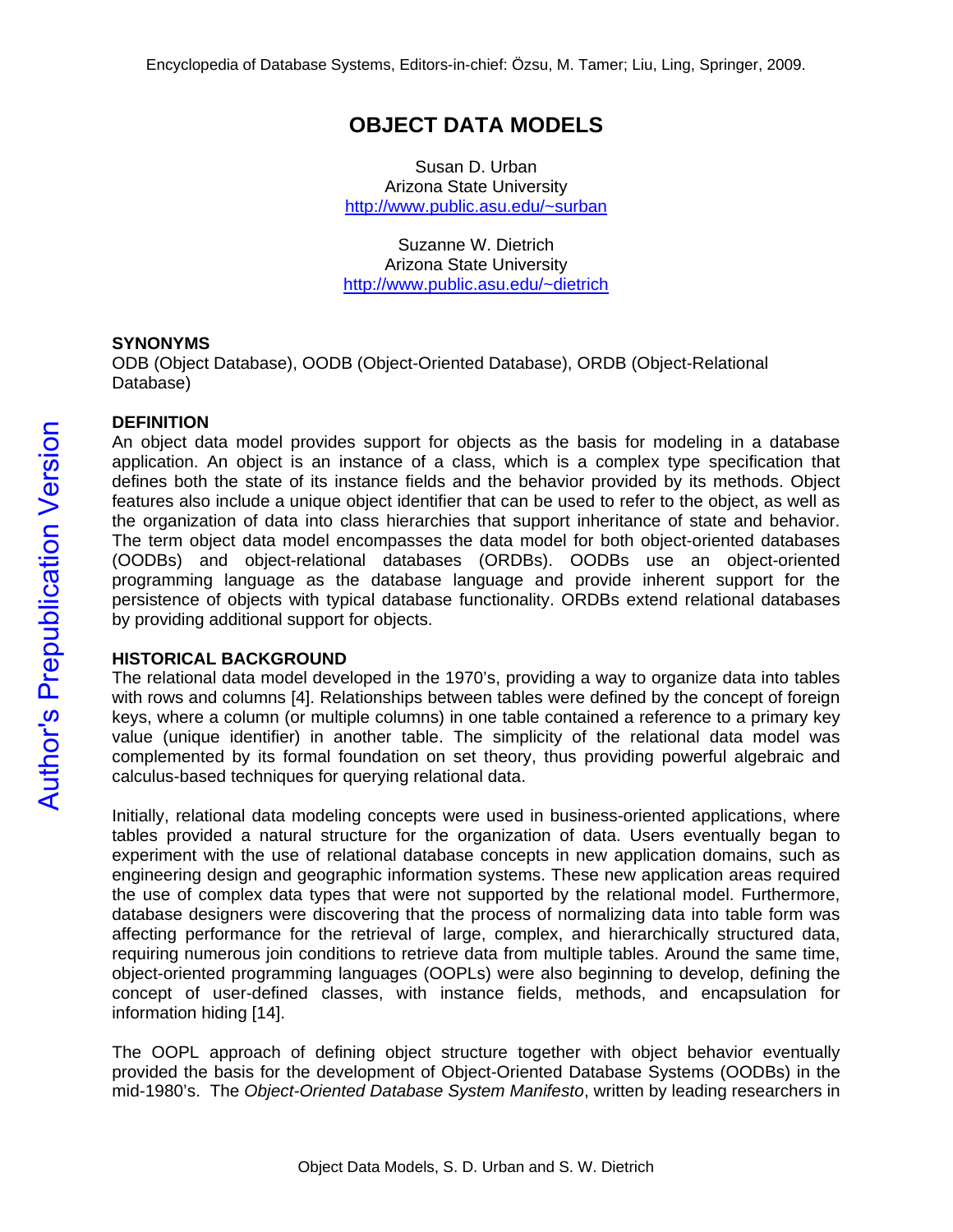the database field, was the first document to fully outline the characteristics of OODB technology [1]. OODBs provided a revolutionary concept for data modeling, with data objects organized as instances of user-defined classes. Classes were organized into class hierarchies, supporting inheritance of attributes and behavior. OODBs differed from relational technology through the use of internal object identifiers, rather than foreign keys, as a means for defining relationships between classes. OODBs also provided a more seamless integration of database and programming language technology, resolving the impedance mismatch problem that existed for relational database systems. The impedance mismatch problem refers to the disparity that exists between set-oriented relational database access and iterative one-recordat-a-time host language access. In the OODB paradigm, the OOPL provides a uniform, objectoriented view of data, with a single language for accessing the database and implementing the database application.

The relational database research community responded to the development of OODBs with the *Third Generation Database System Manifesto*, defining the manner in which relational technology can be extended to support object-oriented capabilities [12]. Rowe and Stonebraker developed Postgres as the first object-relational database system (ORDB), illustrating an evolutionary approach to integrating object-oriented and relational concepts [10]. ORDB concepts parallel those found in OODBs, with the notion of user-defined data types, object tables formed from user-defined types, hierarchies of user-defined types and object tables, rows of object tables with internal object identifiers, and relationships between object tables that use object identifiers as references.

Today, several OODB products exist in the market, and most relational database products provide some form of ORDB support. The following section elaborates on the common features of object data models and then differentiates between OODB and ORDB modeling concepts.

## **FOUNDATIONS**

### **Characteristics of Object Data Models**

An object is one of the most fundamental concepts of the object data model, where an object represents an entity of interest in a specific application. An object has state, describing the specific structural properties of the object. An object also has behavior, defining the methods that are used to manipulate the object. Each method has a signature that includes the method name as well as the method parameters and types. The state and behavior of an object is expressed through an object type definition, which provides an interface for the object. Objects of the same interface are collected into a class, where each object is viewed as an instance of the class. A class definition supports the concept of encapsulation, separating the specification of a class from the implementation of its methods. The implementation of a method can therefore change without affecting the class interface and the way in which the interface is used in application code.

When an object of a class is instantiated, the object is assigned a unique, internal object identifier, or oid [6]. An oid is immutable, meaning that the value of the identifier cannot be changed. The state of an object, on the other hand, is mutable, meaning that the values of object properties can change. In an object data model, object identity is used as the basis for defining relationships between classes, instead of using object state, as in the relational model. As a result, the values of object properties can freely change without affecting the relationships that exist between objects. Object-based relationships between classes are referred to as object references.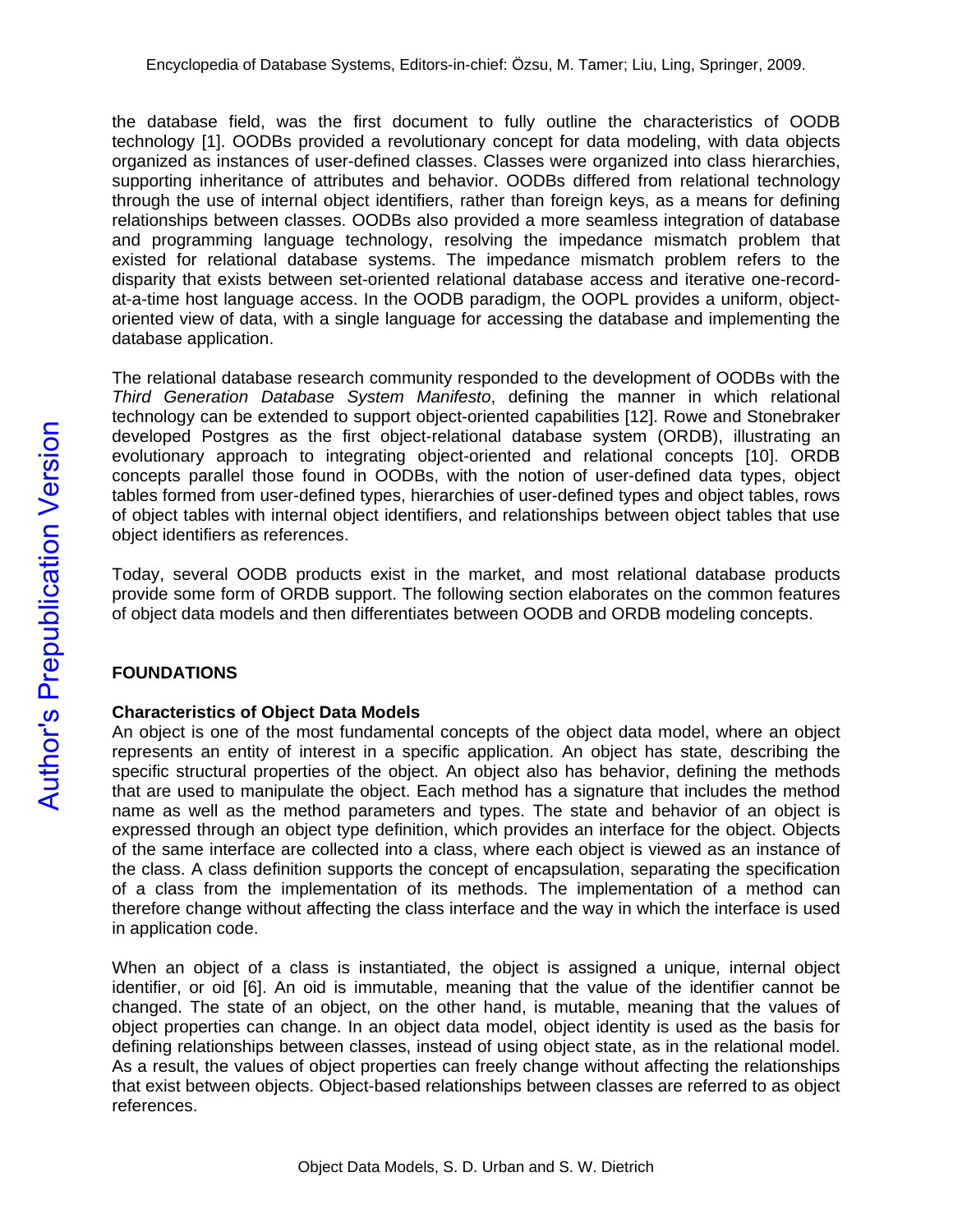Classes in an object model can be organized into class hierarchies, defining superclass and subclass relationships between classes. A class hierarchy allows for the inheritance of the state and behavior of a class, allowing subclasses to inherit the properties and methods of its superclasses while extending the subclass with additional properties or behavior that is specific to the subclass. Inheritance hierarchies provide a powerful mechanism to represent generalization/specialization relationships between classes, which simplify the specification of an object schema, as well as queries over the schema.

As an example of the above concepts, consider the Publisher application described in Figure 1 using a Unified Modeling Language (UML) class diagram [11]. A Book is a class that is based on an object type that defines the state of a book (isbn, title, and listPrice), as well as the behavior of a book (the method calcBookSales for calculating the total sales of a book based on customer purchases). Publisher, Person, Author, and Customer are additional classes, also having state and behavior. Since authors and customers are specific types of people, the Author and Customer classes are defined to be subclasses of Person. Since personName and address are common to authors and customers, these attributes are defined at the Person level and inherited by instances of the Author and Customer classes. Furthermore, Author introduces additional state and behavior that is specific to authors, defining the date (authorSince) when an author first wrote a book as well as a method (calcAuthorBookSales) for calculating the total sales of the author's books. The Customer class similarly introduces state and behavior that is specific to a customer.

Relationships are also defined between the classes of the application:

- A book is authored by one or more authors; an author writes many books.
- A book is published by one publisher; a publisher publishes many books.
- A book is bought by many customers; a customer buys many books, also recording the date of each purchase.

For each relationship, specific instances of each class are related based on the object identity of each instance. For example, a book will establish a relationship to the publisher of the book using the oid of the publisher. In the relational model, the publisher name would be used as a foreign key to establish the relationship. If the publisher name changes, then the change in name must be propagated to the book that references the publisher. In the object data model, such changes in state do not affect relationships between objects since the relationship is based on an immutable, internal object identity.

A generic object model, such as the one shown in Figure 1, can be mapped to either an objectoriented data model or an object-relational data model. The following subsections use the Publisher application in Figure 1 to illustrate and explain OODB and ORDB approaches to object data modeling.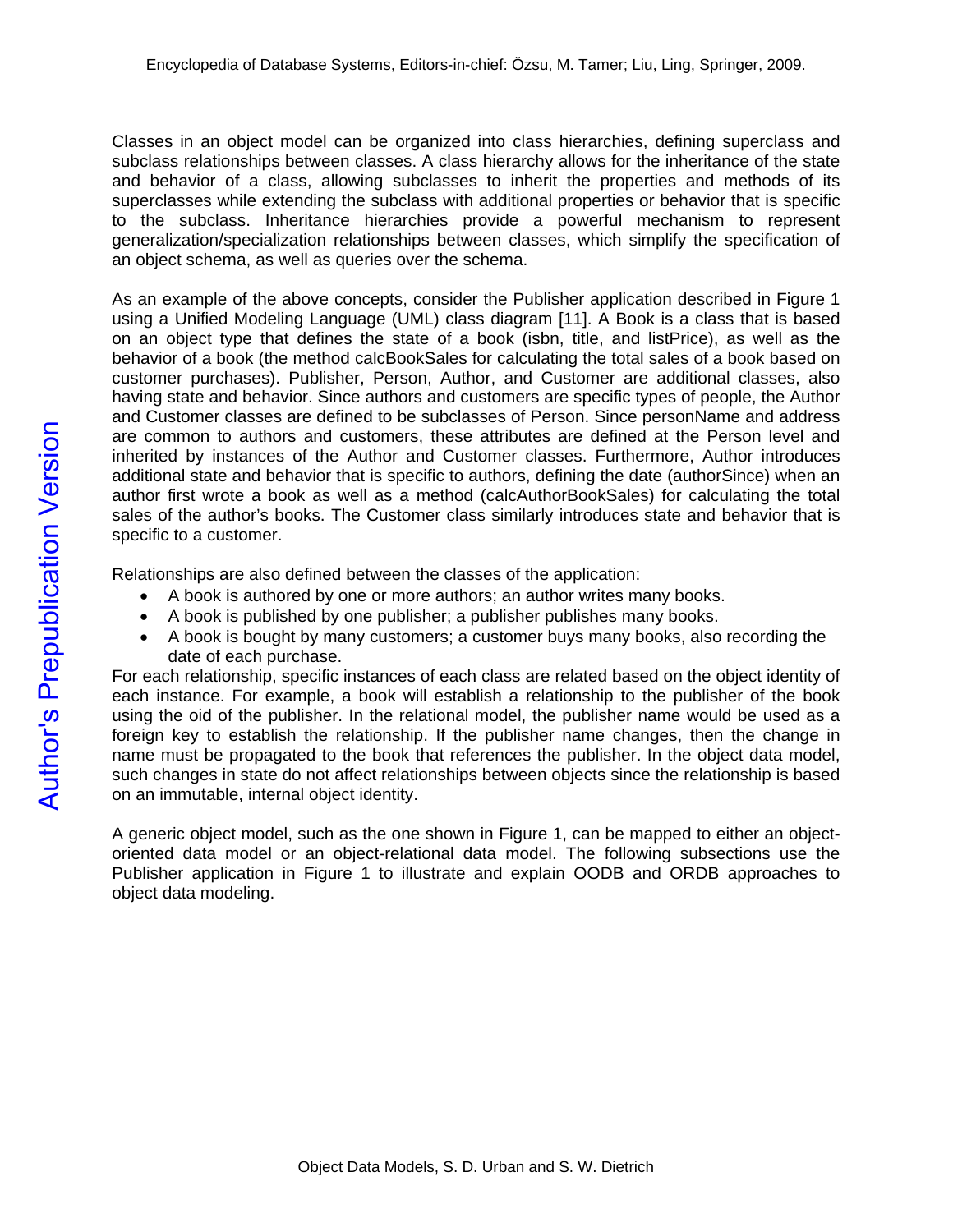

**Figure 1: The Publisher Object Data Model** 

### **Object-Oriented Data Model**

An object-oriented database (OODB) is a term typically used to refer to a database that uses objects as a building block and an object-oriented programming language as the database language. The database system supports the persistence of objects along with the features of concurrency and recovery control with efficient access and an ad hoc query language.

The Object Data Standard [2] developed as a standard to describe an object model, including a definition language for an object schema, and an ad-hoc query language. The object model supports the specification of classes having attributes and relationships between objects and the behavior of the class with methods. The Object Definition Language (ODL) provides a standard language for the specification of an object schema including properties and method signatures. A property is either an attribute, representing an instance field that describes the object, or a relationship, representing associations between objects. In ODL, relationships represent bidirectional associations with the database system being responsible for maintaining the integrity of the inverse association. An attribute can be used to define a unidirectional association. If needed, the association can be derived in the other direction using a method specification. The decision is based on trade-offs of storing and maintaining the association versus deriving the inverse direction on demand.

Figure 2 provides an ODL specification of the Publisher application. Each class has a named extent, which represents the set of objects of that type. The Author and Customer classes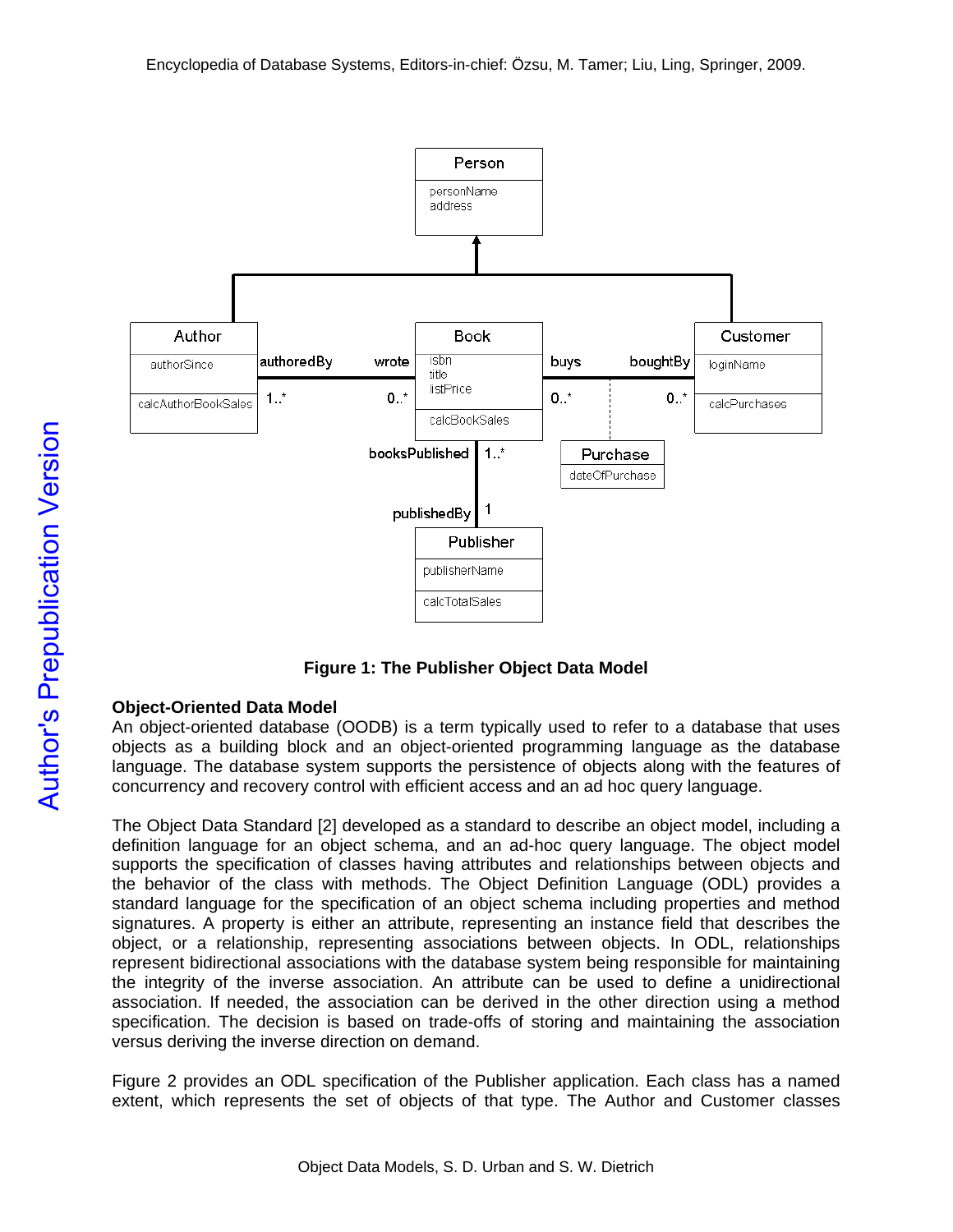inherit from the Person class, extending each subclass with specialized attributes. The Book class has the isbn attribute that forms a key, being a unique value across all books. The association between Author and Book is represented as an inverse relationship, and the cardinality of the association is many-to-many since an author can write many books and a book can be written by multiple authors. The set collection type models multiple books and authors. Since the Purchase association class from Figure 1 has an attribute describing the association, Purchase is modeled in ODL using reification, which is the process of transforming an abstract concept, such as an association, into a class. As a result, the Purchase class in Figure 2 represents the many-to-many association between Book and Customer. Each instance of the Purchase class represents the purchase of a book by a customer. The Purchase class has the dateOfPurchase instance field, as well as two relationships indicating which Book (bookPurchased) and which Customer (purchasedBy) is involved in the purchase. The inverse relationships in Book (boughtBy) and Customer (buys) are related to instances of the Purchase class.

| class Person                                | class Book                                      |
|---------------------------------------------|-------------------------------------------------|
| (extent people)                             | (extent books,                                  |
| {attribute Name personName,                 | key isbn)                                       |
| attribute AddressType address               | {attribute string isbn,                         |
| };                                          | attribute string title,                         |
|                                             | attribute float listPrice,                      |
| class Author extends Person                 | relationship set <author> authoredBy</author>   |
| (extent authors)                            | inverse Author::wrote,                          |
| {attribute Date authorSince,                | relationship set <purchase> boughtBy</purchase> |
| relationship set <book> wrote</book>        | inverse Purchase::bookPurchased,                |
| inverse Book::authoredBy,                   | relationship Publisher publishedBy              |
| public float calcAuthorBookSales();         | inverse Publisher::booksPublished.              |
|                                             | public float calcBookSales();                   |
|                                             | ₿;                                              |
| class Customer extends Person               |                                                 |
| (extent customers)                          | class Publisher                                 |
| {attribute string loginName,                | (extent publishers)                             |
| relationship set <purchase> buys</purchase> | {attribute string publisherName,                |
| inverse Purchase::purchasedBy,              | relationship set <book> booksPublished</book>   |
| public float calcPurchases();               | inverse Book::publishedBy,                      |
|                                             | public float calcTotalSales();                  |
|                                             | };                                              |
| class Purchase                              |                                                 |
| (extent purchases)                          |                                                 |
| {attribute Date dateOfPurchase,             |                                                 |
| relationship Book bookPurchased             |                                                 |
| inverse Book::boughtBy,                     |                                                 |
| relationship Customer purchasedBy           |                                                 |
| inverse Customer::buys;                     |                                                 |
|                                             |                                                 |

### **Figure 2: ODL Schema of the Publisher Application**

This ODL specification forms the basis of the definition of the object schema within the particular OOPL used with the OODB, such as C++, Java, and Smalltalk. The specification of the schema and the method implementation using a given OOPL is known as a language binding. In some OODB products, the ODL specification of the properties of the class are used to automatically generate the definition of the schema for the OOPL being used.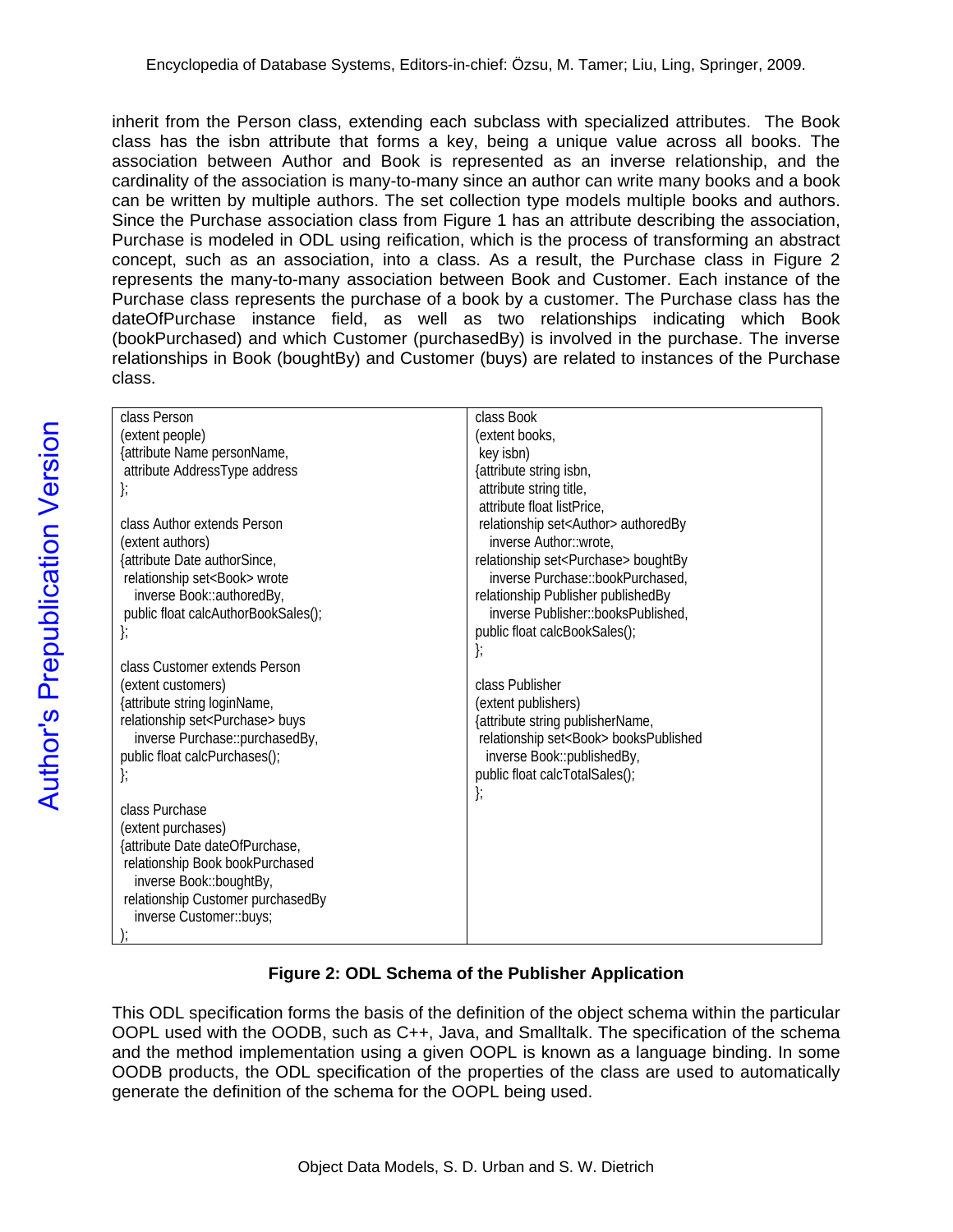The standard also includes a declarative query language known as the Object Query Language (OQL). The OQL is based on the familiar select-from-where syntax of SQL. The select clause defines the structure of the result of the query. The from clause specifies variables that range over collections within the schema, such as a class extent or a multivalued property. The where clause provides restrictions on the properties of the objects that are to be included in the result. Object references are traversed through the use of dot notation for single-valued properties and through the from clause for multivalued properties.

Consider a simple query that finds the name of a publisher of a book given its isbn:

 select b.publishedBy.publisherName from books b where b.isbn = "0-13-042898-1";

This OQL query looks quite similar to SQL. In the from clause, the alias b ranges over the books extent. The where clause locates the book of interest. The select clause provides a path expression that navigates through the publishedBy single-valued property to return the name of the publisher.

Consider another query that finds the title and sales for books published by Springer-Verlag:

 select title: b.title, sales: b.calcBookSales() from p in publishers, b in p.booksPublished where p.publisherName = "Springer-Verlag"

This query illustrates the alternative syntax for the alias in the from clause, using the syntax "variable in collection". The alias p ranges over the publishers extent, whereas the alias b ranges over the multivalued relationship booksPublished of each publisher that satisfies the where condition. The select clause returns the name of each field and its value, where sales returns the results of a method call.

### **Object-Relational Data Model**

An object-relational database (ORDB) refers to a relational database that has evolved by extending its data model to support user-defined types along with additional object features. An ORDB supports the traditional relational table in addition to introducing the concept of a typed table, which is similar to a class in an OODB. A typed table is created based on a user-defined type (UDT), which provides a way to define complex types with support for encapsulation. UDTs and their corresponding typed tables can be formed into class hierarchies with inheritance of state and behavior. The rows (or instances) of a typed table have object identifiers that are referred to as object references. Object references can be used to define relationships between tables that are based on object identity.

Figure 3 presents an ORDB schema of the Publisher application that is defined using the objectrelational extensions to the SQL standard. The type personUdt is an example of specifying a UDT. The UDT defines the structure of the type by identifying attributes together with their type definitions. The phrase "instantiable not final ref is system generated" defines three properties of the type: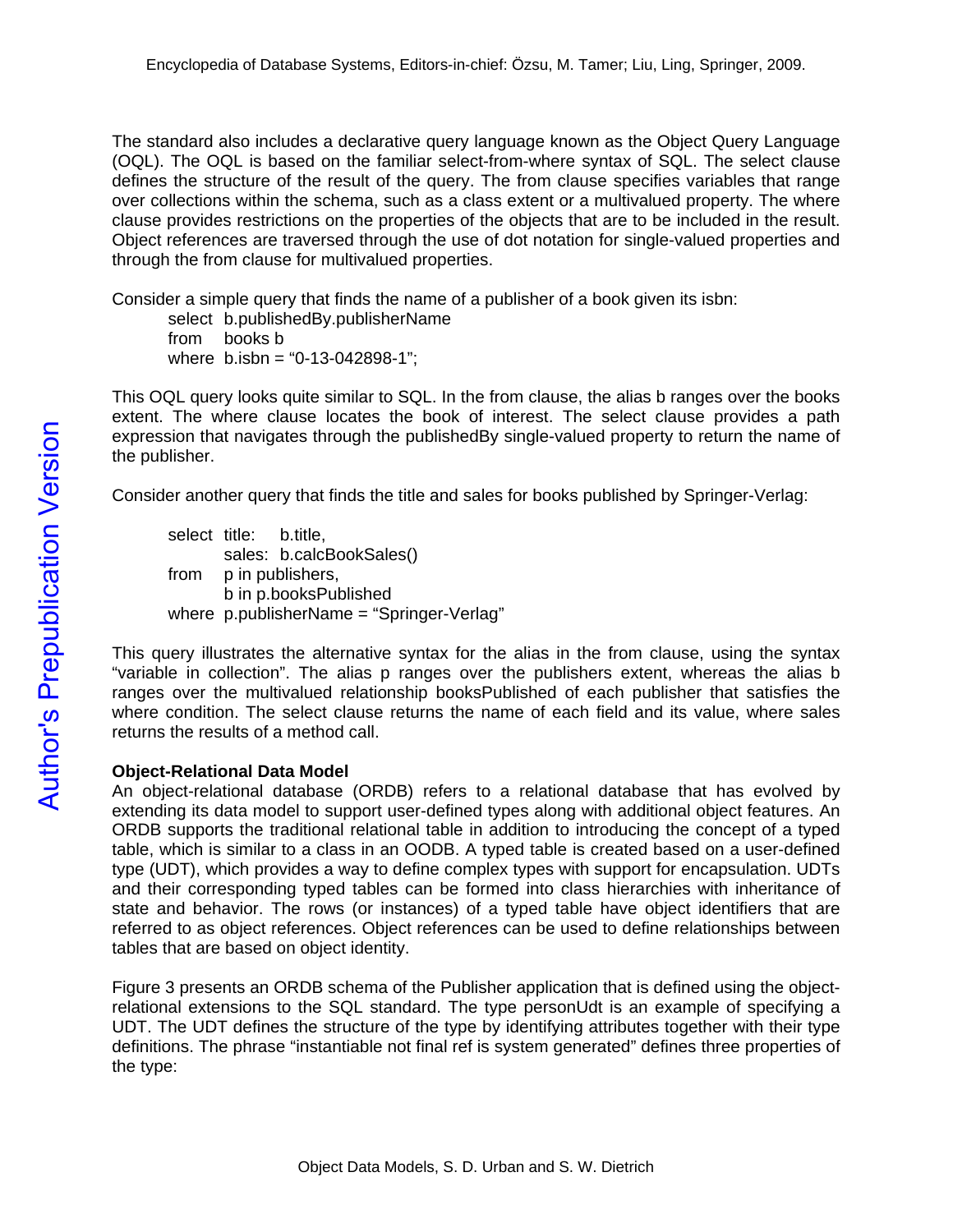- 1. "instantiable" indicates that the type supports a constructor function for the creation of instances of the type. The phrase "not instantiable" can be used in the case where the type has a subtype and instances can only be created at the subtype level.
- 2. "not final" indicates that the type can be specialized into a subtype. The phrase "final" can be used to indicate that a type cannot be further specialized.
- 3. "ref is system generated" indicates that the database system is responsible for automatically generating an internal object identifier. The SQL standard supports other options for the generation of object identifiers, which include user-specified objectidentifiers as well as identifiers that are derived from other attributes.

Definition of the personUdt type is followed by the specification of the person typed table, which is based on the personUdt type. The person typed table automatically acquires columns for each of the attributes defined in personUdt. In addition, the person typed table has a column for an object identifier that is associated with every row in the table. The phrase "ref is personID" defines that the name of the object identifier column is personID. The definition of a typed table can add constraints to the columns that are defined in the type associated with the table. For example, personName is defined to be a primary key in the person typed table.

| create type personUdt as                             | create table publisher                                   |
|------------------------------------------------------|----------------------------------------------------------|
| (personName<br>varchar(15),                          | (primary key (publisherName),                            |
| varchar(20))<br>address                              | ref is publisherID system generated);                    |
| instantiable not final ref is system generated;      |                                                          |
|                                                      | create type purchaseUdt as                               |
| create table person of personUdt                     | (dateOfPurchase date,                                    |
| (primary key (personName),                           | purchasedBy<br>ref (customerUdt) scope customer          |
| ref is personID system generated);                   | references are checked on delete cascade,                |
|                                                      | ref (bookUdt) scope book<br>bookPurchased                |
| create type authorUdt under personUdt as             | references are checked on delete cascade)                |
| (authorSince varchar(10),                            | instantiable not final ref is system generated;          |
| ref (bookUdt) scope book array [10]<br>wrote         |                                                          |
| references are checked on delete no action)          | create table purchase of purchaseUdt                     |
| instantiable not final                               | (ref is purchaseID system generated);                    |
| method calcAuthorBookSales() returns decimal;        |                                                          |
|                                                      | create type bookUdt as                                   |
| create table author of authorUdt under person;       | (isbn<br>varchar(30),                                    |
|                                                      | title<br>varchar(50),                                    |
| create type customerUdt under personUdt as           | decimal,<br>listPrice                                    |
| varchar(10),<br>(loginName                           | authoredBy ref (authorUdt) scope author array[5]         |
| buys ref (purchaseUdt) scope purchase array [50]     | references are checked on delete no action,              |
| references are checked on delete no action)          | ref (purchaseUdt) scope purchase array[1000)<br>boughtBy |
| instantiable not final                               | references are checked on delete set null,               |
| method calcPurchases() returns decimal;              | publishedBy ref (publisherUdt) scope publisher           |
|                                                      | references are checked on delete no action)              |
| create table customer of customerUdt under person    | instantiable not final ref is system generated           |
| (unique (loginName));                                | method calcBookSales() returns decimal;                  |
|                                                      |                                                          |
| create type publisherUdt as                          | create table book                                        |
| (publisherName varchar(30),                          | (primary key (isbn),                                     |
| booksPublished ref (bookUdt) scope book array (1000) | ref is bookID system generated);                         |
| references are checked on delete set null)           |                                                          |
| instantiable not final ref is system generated       |                                                          |
| method caclTotalSales() returns decimal;             |                                                          |

## **Figure 3: ORDB Schema of Publisher Application**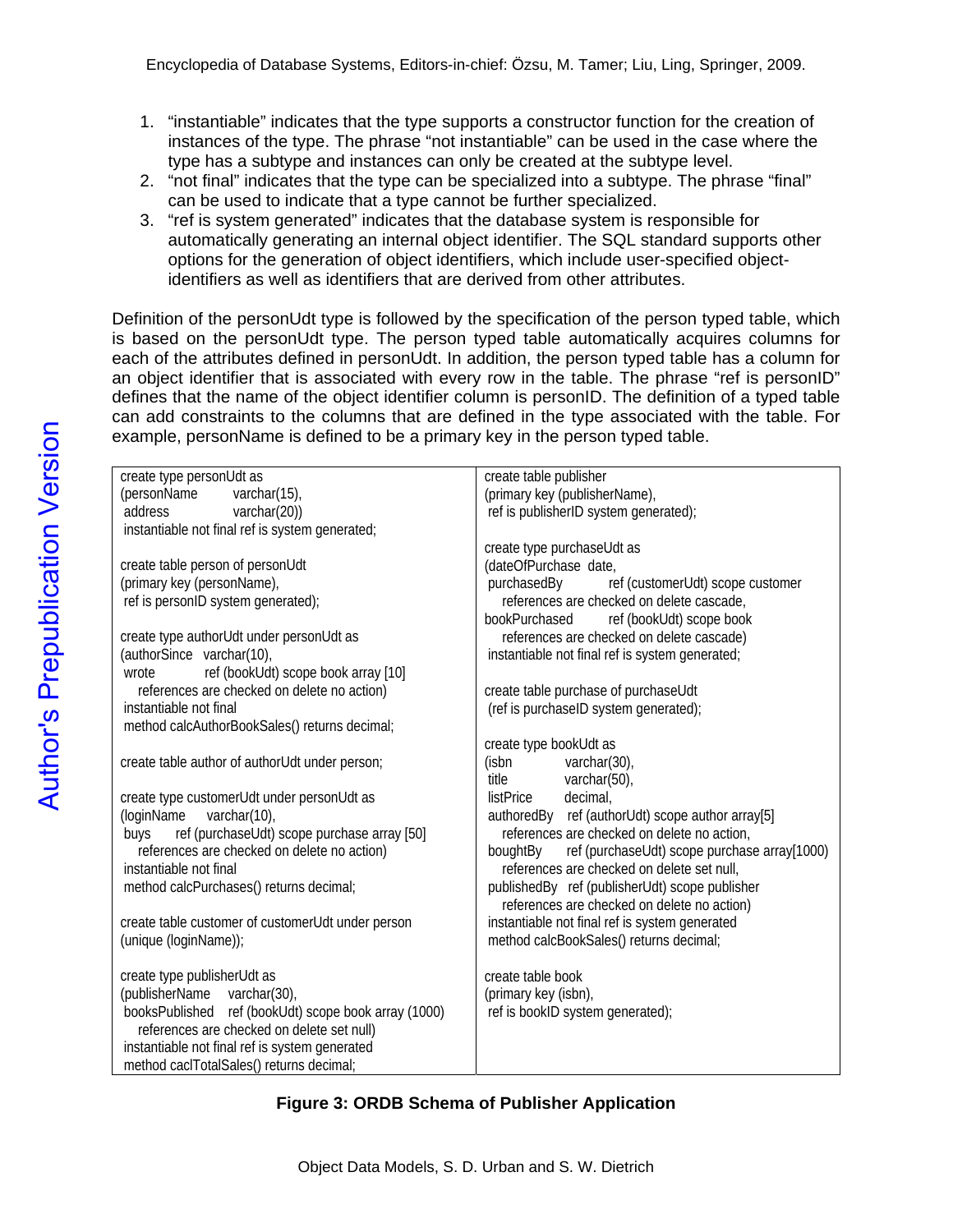The authorUdt type is defined as a subtype of personUdt, as indicated by the "under personUdt" clause. In addition to defining the structure of the type, authorUdt also defines behavior with the definition of the calcAuthorBookSales method. Since authorUdt is a subtype of personUdt, authorUdt will inherit the object identifier (personID) defined in personUdt. For consistency, the author table is also defined to be a subtable of the person object table. The typed table hierarchy therefore parallels the UDT hierarchy. In a similar manner, customerUdt is defined to be a subtype of personUdt and the customer typed table, based on customerUdt, is defined to be a subtable of the person table. UDTs and typed tables are also defined for the Book and Publisher classes from Figure 1, as well as the (reified implementation of the) Purchase association class.

Figure 3 also illustrates the use of object references to represent identity-based relationships between UDTs. Recall from the object data model in Figure 1 that a book is published by one publisher; a publisher publishes many books. In an ORDB, this relationship is established through the use of reference types. In the bookUdt, the publishedBy attribute has the type ref(publisherUdt), indicating that the value of publishedBy is a reference to the object identifier (publisherID) of a publisher. In the inverse direction, the type of booksPublished in the publisherUdt is an array of ref(bookUdt), indicating that booksPublished is an array of object references to books. Each attribute definition includes a scope clause and a "references are checked" clause. Since a UDT can be used to define multiple tables, the scope clause defines the table of the object reference. The references clause specifies the same options for referential integrity of object references as originally defined for traditional relational tables.

To establish the fact that a book is published by a specific publisher, the object identifier of publisher is retrieved to create the relationship:

 update book set publishedBy = (select publisherID from publisher where publisherName = "Prentice Hall") where isbn = "0-13-042898-1";

A similar update statement can be used to establish the relationship in the inverse direction by adding the book oid to the array of object references of the publisher.

References can be traversed to query information about relationships. For example, to return the name of the publisher of a specific book, the following query can be used:

 select publishedBy.publisherName from book where isbn = "0-13-042898-1";

The dot notation in the select clause performs an implicit join between the book table and the publisher table, returning the name of the publisher. The deref() function can also be used to retrieve the entire structured type associated with a reference value. For example, the following query will return the full instance of the publisherUdt type, rather than just the publisherName:

 select deref(publishedBy) from book

where isbn = "0-13-042898-1";

In this case, the result of the query is a value of type publisherUdt, containing the publisher name and the array of references to books published by the publisher.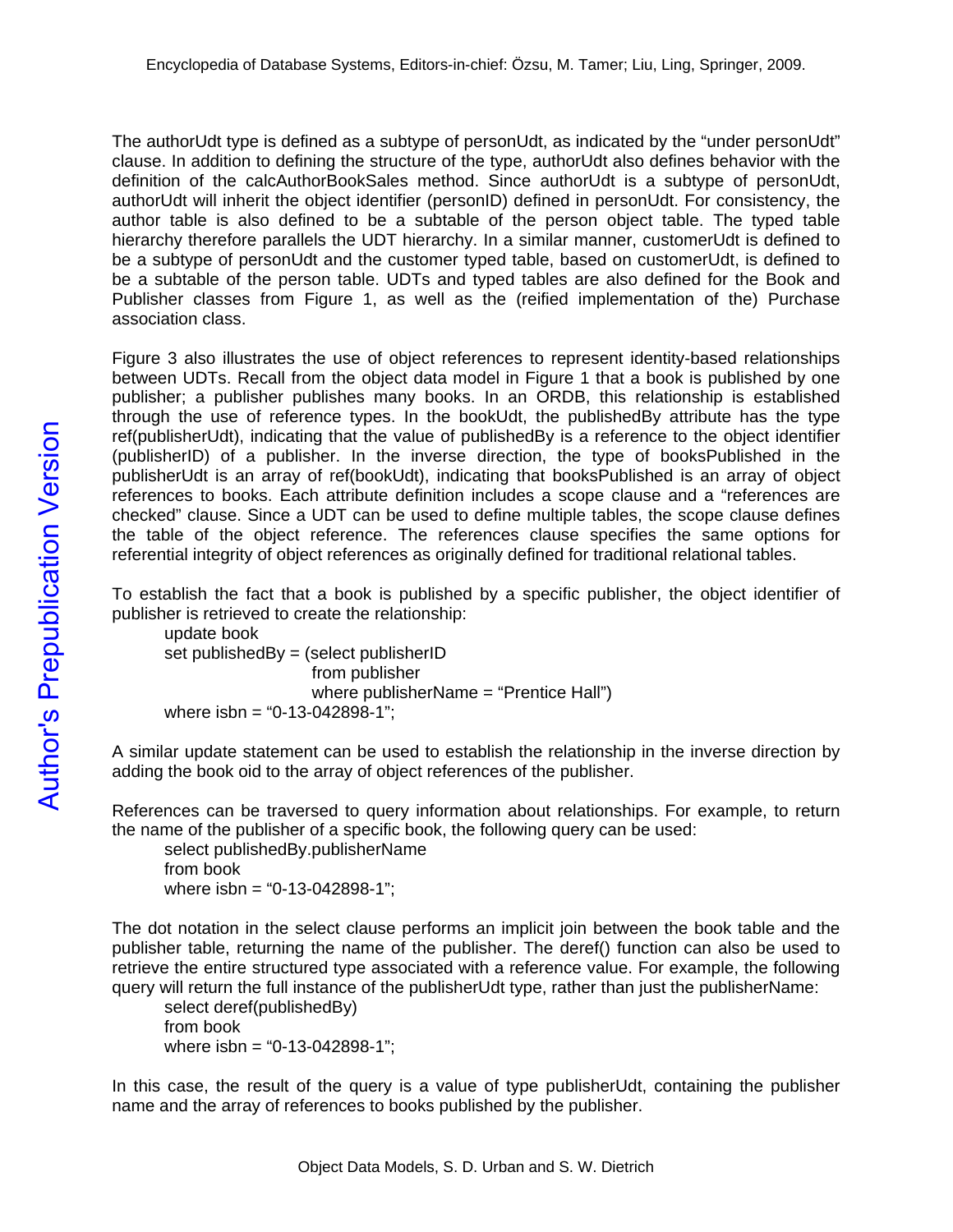### **KEY APPLICATIONS**

Computer-Aided Design, Geographic Information Systems, Computer-Aided Software Engineering, Embedded Systems, Real-time Control Systems

### **CROSS REFERENCES**

Semantic Data Model, Conceptual Data Model, Extended Entity Relationship Model, UML, ORM, Object Query Language, Database Design, Relational Data Model

### **RECOMMENDED READING**

[1] Atkinson, M., Bancilhon, F., DeWitt, D., Dittrich, K., Maier, D. and Zdonik, S. (1990): The Object-Oriented Database System Manifesto. Proc. of the 1st Int. Conf. on Deductive and Object-Oriented Databases, Kyoto, Japan. Elsevier Science Publishers B.V (NorthHolland) , 1990.

[2] Cattell, R. G. G., Barry, D. K., Berler, M., Eastman, J., Jordan, D., Russell, C., Schadow, O., Stanienda, T., and Velez, F., editors. (2000): The Object Data Standard: ODMG 3.0. Morgan Kaufmann 2000.

[3] Chaudhri, A. and Zicari, R., editors. (2000): Succeeding with Object Databases: A Practical Look at Today's Implementations with Java and XML. J. Wiley 2000.

[4] Codd, E. F. (1970) A Relational Model of Data for Large Shared Data Banks. Communications of the ACM, vol. 13, no. 6.

[5] Dietrich, S. W. and Urban, S. D. (2005): An Advanced Course in Database Systems: Beyond Relational Databases. Prentice Hall 2005.

[6] Koshafian, S and Copeland, G (1986) Object Identity. ACM SIGPLAN Notices, vol. 20, no. 11.

[7] Loomis, M. E. S. and Chaudhri, A., editors. (1997): Object Databases in Practice: Prentice Hall 1997.

[8] Melton, J. (2002): Advanced SQL:1999: Understanding Object-Relational and Other Advanced Features. Morgan Kaufmann 2002.

[9] Object Database Management Systems: The Resource Portal for Education and Research, http://odbms.org/

[10] Rowe, L and Stonebraker, M. (1987) The Postgres Data Model. Proceedings of the  $13<sup>th</sup>$ International Conference on Very Large Data Bases, Brighton, England

[11] Rumbaugh, J., Jacobson, I., and Booch, G. (1991): The Unified Modeling Language Reference Manual. Reading, MA. Addison-Wesley.

[12] Stonebraker, M., Rowe, L., Lindsay, B., Gray, J., Carey, M., Brodie, M., Bernstein, P., and Beech, D. (1990) Third Generation Database System Manifesto, SIGMOD Record, vol. 19, no. 3.